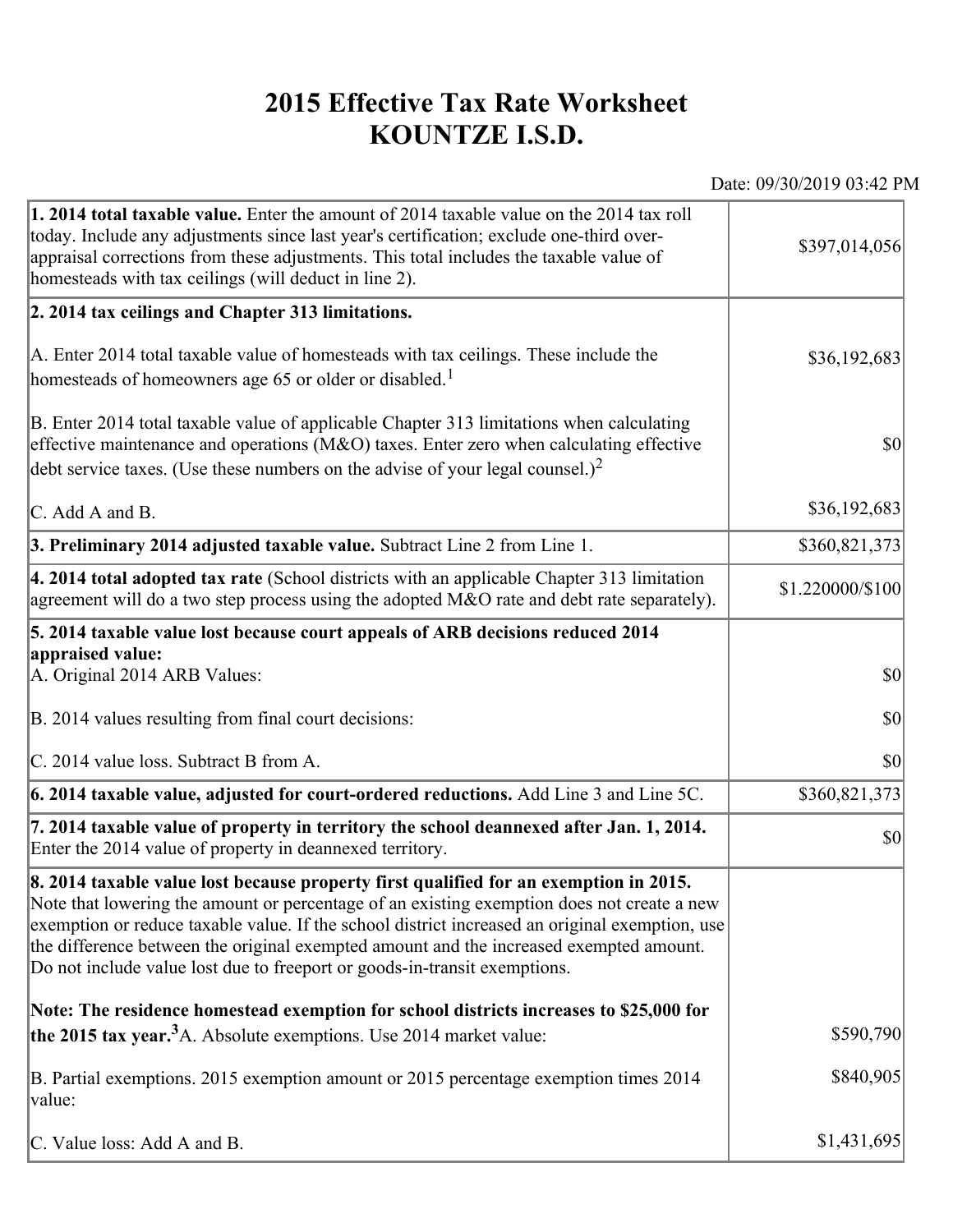| 9. 2014 taxable value lost because property first qualified for agricultural appraisal (1-<br>d or 1-d-1), timber appraisal, recreational/scenic appraisal or public access airport<br>special appraisal in 2015. Use only properties that qualified in 2015 for the first time; do<br>not use properties that qualified in 2014.                                                                                                                                                                                                                                                                                                                                                                     |               |
|-------------------------------------------------------------------------------------------------------------------------------------------------------------------------------------------------------------------------------------------------------------------------------------------------------------------------------------------------------------------------------------------------------------------------------------------------------------------------------------------------------------------------------------------------------------------------------------------------------------------------------------------------------------------------------------------------------|---------------|
| A. 2014 market value:                                                                                                                                                                                                                                                                                                                                                                                                                                                                                                                                                                                                                                                                                 | \$49,390      |
| B. 2015 productivity or special appraised value:                                                                                                                                                                                                                                                                                                                                                                                                                                                                                                                                                                                                                                                      | 30            |
| C. Value loss. Subtract B from A.                                                                                                                                                                                                                                                                                                                                                                                                                                                                                                                                                                                                                                                                     | \$49,390      |
| 10. Total adjustments for lost value. Add lines 7, 8C and 9C.                                                                                                                                                                                                                                                                                                                                                                                                                                                                                                                                                                                                                                         | \$1,481,085   |
| 11. 2014 adjusted taxable value. Subtract Line 10 from Line 6.                                                                                                                                                                                                                                                                                                                                                                                                                                                                                                                                                                                                                                        | \$359,340,288 |
| 12. Adjusted 2014 taxes. Multiply Line 4 by Line 11 and divide by \$100.                                                                                                                                                                                                                                                                                                                                                                                                                                                                                                                                                                                                                              | \$4,383,951   |
| 13. Taxes refunded for years preceding tax year 2014. Enter the amount of taxes refunded<br>by the district for tax years preceding tax year 2014. Types of refunds include court<br>decisions, corrections and payment errors. Do not include refunds for tax year 2014. This<br>line applies only to tax years preceding tax year 2014.                                                                                                                                                                                                                                                                                                                                                             | \$67,890      |
| 14. Adjusted 2014 taxes with refunds. Add Lines 12 and 13.                                                                                                                                                                                                                                                                                                                                                                                                                                                                                                                                                                                                                                            | \$4,451,841   |
| 15. Total 2015 taxable value on the 2015 certified appraisal roll today. This value<br>includes only certified values and includes the total taxable value of homesteads with tax<br>ceilings (will deduct in Line 17). These homesteads include homeowners age 65 or older or<br>disabled.                                                                                                                                                                                                                                                                                                                                                                                                           |               |
| $ A$ . Certified values only: <sup>4</sup>                                                                                                                                                                                                                                                                                                                                                                                                                                                                                                                                                                                                                                                            | \$373,930,180 |
| <b>B. Pollution control exemption:</b> Deduct the value of property exempted for the current tax<br>year for the first time as pollution control property:                                                                                                                                                                                                                                                                                                                                                                                                                                                                                                                                            | $$-0$         |
| C. Total value. Subtract B from A.                                                                                                                                                                                                                                                                                                                                                                                                                                                                                                                                                                                                                                                                    | \$373,930,180 |
| 16. Total value of properties under protest or not included on certified appraisal roll.                                                                                                                                                                                                                                                                                                                                                                                                                                                                                                                                                                                                              |               |
| A. 2015 taxable value of properties under protest. The chief appraiser certifies a list of<br>properties still under ARB protest. The list shows the appraisal district's value and the<br>taxpayer's claimed value, if any, or an estimate of the value if the taxpayer wins. For each of<br>the properties under protest, use the lowest of these values. Enter the total value.                                                                                                                                                                                                                                                                                                                    | \$559,590     |
| B. 2015 value of properties not under protest or included on certified appraisal roll.<br>The chief appraiser gives school districts a list of those taxable properties that the chief<br>appraiser knows about, but are not included at appraisal roll certification. These properties<br>are not on the list of properties that are still under protest. On this list of properties, the chief<br>appraiser includes the market value, appraised value and exemptions for the preceding year<br>and a reasonable estimate of the market value, appraised value and exemptions for the<br>current year. Use the lower market, appraised or taxable value (as appropriate). Enter the<br>total value. | \$0           |
| C. Total value under protest or not certified: Add A and B.                                                                                                                                                                                                                                                                                                                                                                                                                                                                                                                                                                                                                                           | \$559,590     |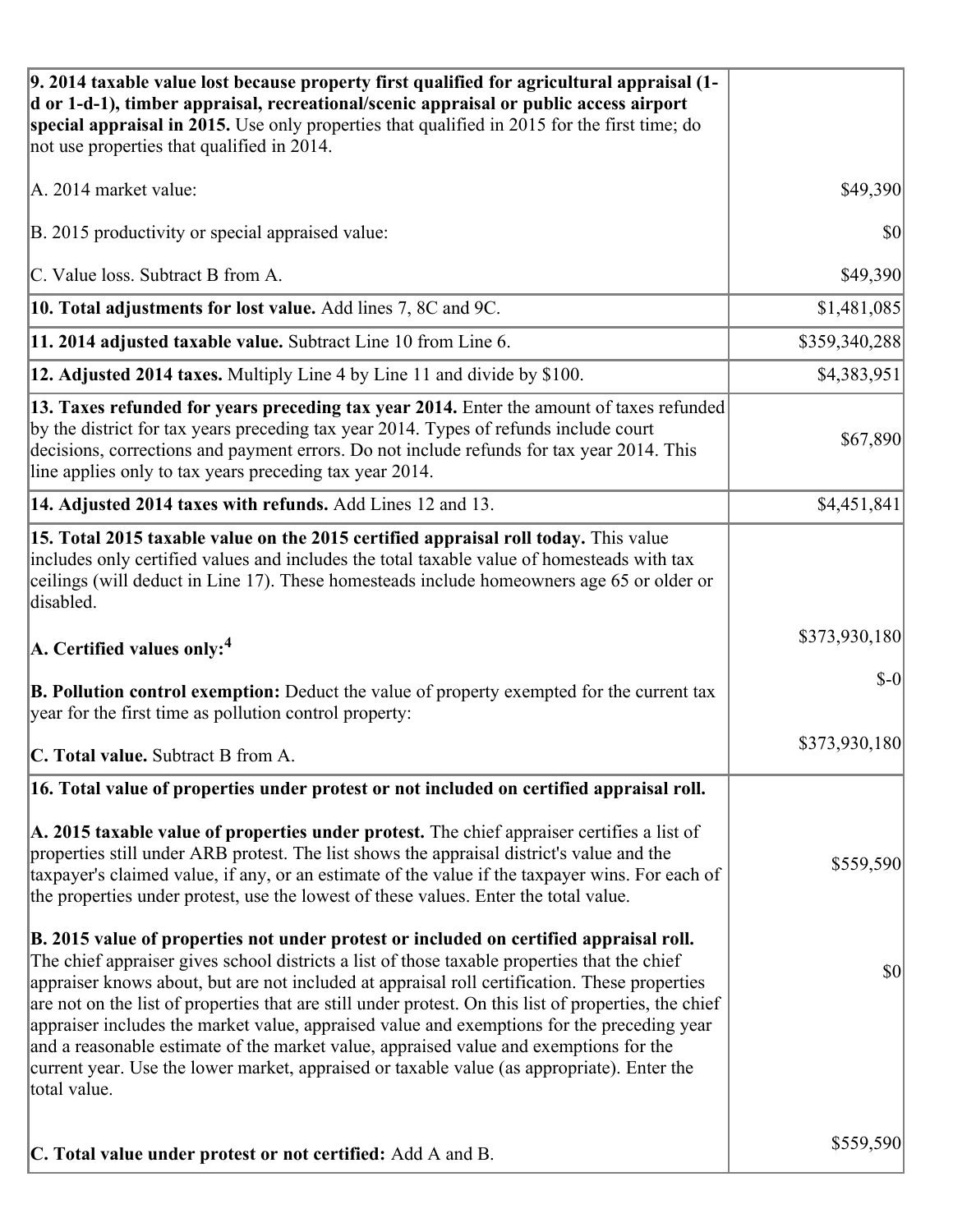| 17. 2015 tax ceilings and Chapter 313 limitations.                                                                                                                                                                                                                                                                                                                                                                             |                  |
|--------------------------------------------------------------------------------------------------------------------------------------------------------------------------------------------------------------------------------------------------------------------------------------------------------------------------------------------------------------------------------------------------------------------------------|------------------|
| A. Enter 2015 total taxable value of homesteads with tax ceilings. These include the<br>homesteads of homeowners age 65 or older or disabled. <sup>5</sup>                                                                                                                                                                                                                                                                     | \$37,559,070     |
| B. Enter 2015 total taxable value of applicable Chapter 313 limitations when calculating<br>effective M&O taxes. Enter zero when calculating effective debt service taxes. (Use these<br>numbers on the advise of your legal counsel.) <sup>6</sup>                                                                                                                                                                            | $\vert$ \$0      |
| C. Add A and B.                                                                                                                                                                                                                                                                                                                                                                                                                | \$37,559,070     |
| 18. 2015 total taxable value. Add Lines 15C and 16C. Subtract Line 17.                                                                                                                                                                                                                                                                                                                                                         | \$336,930,700    |
| 19. Total 2015 taxable value of properties in territory annexed after Jan. 1, 2014.<br>Include both real and personal property. Enter the 2015 value of property in territory<br>annexed by the school district.                                                                                                                                                                                                               | 30               |
| 20. Total 2015 taxable value of new improvements and new personal property located<br>in new improvements. New means the item was not on the appraisal roll in 2014. New<br>additions to existing improvements may be included if the appraised value can be<br>determined. New personal property in a new improvement must have been brought into the<br>taxing unit after Jan. 1, 2014, and be located in a new improvement. | \$4,485,650      |
| 21. Total adjustments to the 2015 taxable value. Add Lines 19 and 20.                                                                                                                                                                                                                                                                                                                                                          | \$4,485,650      |
| $ 22.2015$ adjusted taxable value. Subtract Line 21 from Line 18.                                                                                                                                                                                                                                                                                                                                                              | \$332,445,050    |
| <b>23. 2015 effective tax rate.</b> Divide Line 14 by Line 22 and multiply by \$100.                                                                                                                                                                                                                                                                                                                                           | \$1.339120/\$100 |
| 24. 2015 effective tax rate for ISDs with Chapter 313 Limitations. Add together the<br>effective tax rates for M&O and debt service for those school districts that participate in an<br>applicable Chapter 313 limitations agreement.                                                                                                                                                                                         | \$0.000000/\$100 |

<sup>1</sup>Tex. Tax Code Section 26.012(14)  $2$ Tex. Tax Code Section 26.012(6)  $3$ Tex. Tax Code Section 26.04(a-1) and (c-1)  $4$ Tex. Tax Code Section 26.012(6)  ${}^{5}$ Tex. Tax Code Section 26.012(6)(A)(i)

 ${}^{6}$ Tex. Tax Code Section 26.012(6)(A)(ii)